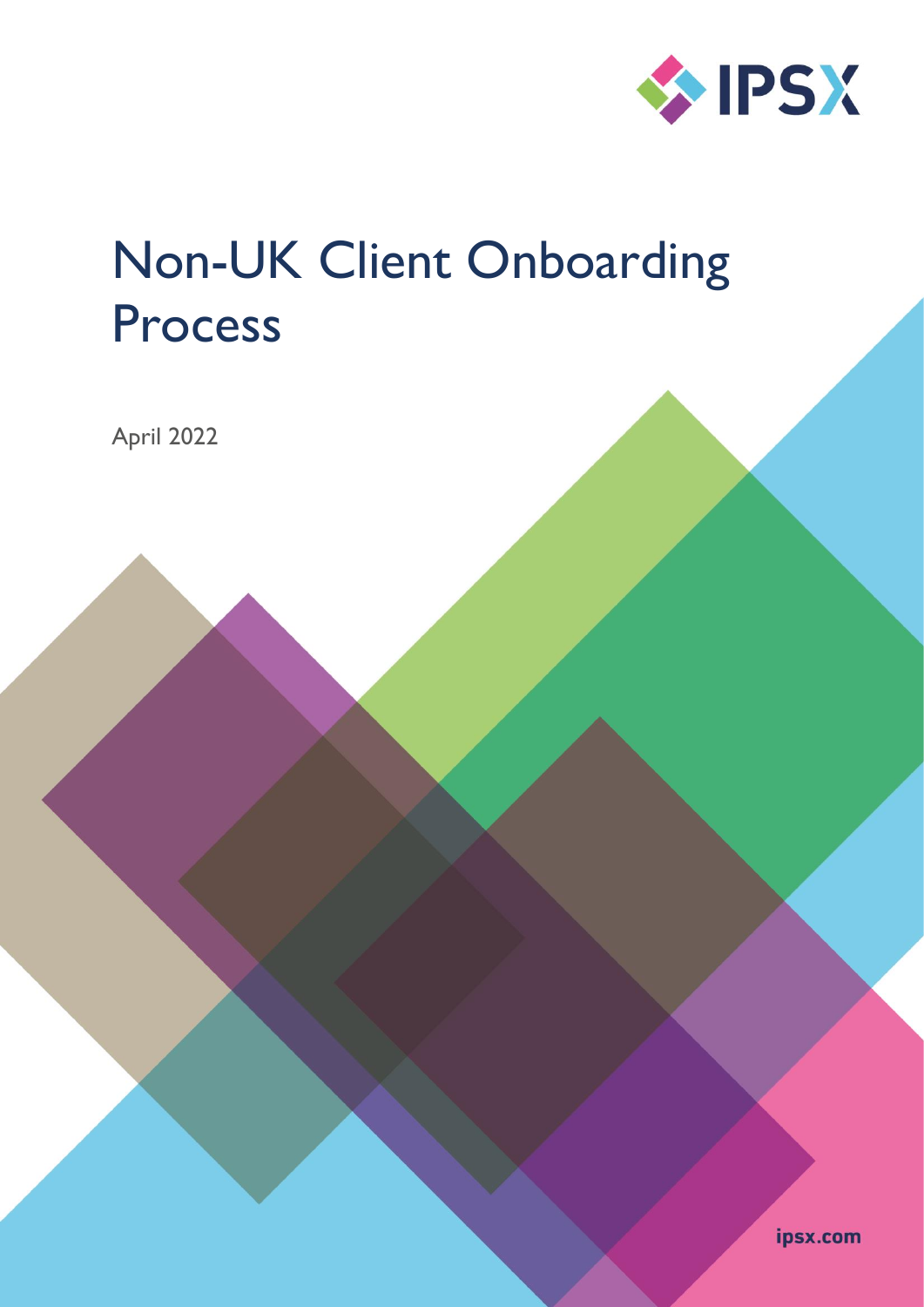

The purpose of this document is to assist investors, who are non-UK resident, in opening an appropriate brokerage account to allow them to invest in IPSX securities.

Below is a list of current IPSX Trading Members (brokers) who will open broker accounts for non-UK residents.

## **IPSX Trading Members (brokers):**

A selection of our trading members are:

**Albert E Sharp Clear Capital Markets Oberon Investments Pello Capital Platform Securities Shard Capital Partners**

Please refer to the full list of Trading Members in the Member Directory on the IPSX website for contact details for the above brokers: **https://www.ipsx.com/member-directory/**

## **Know Your Client (KYC) Requirements**

As FCA regulated firms, our Trading Members (brokers) are required to undertake Know Your Client (KYC) checks to ensure they can identify and verify their clients.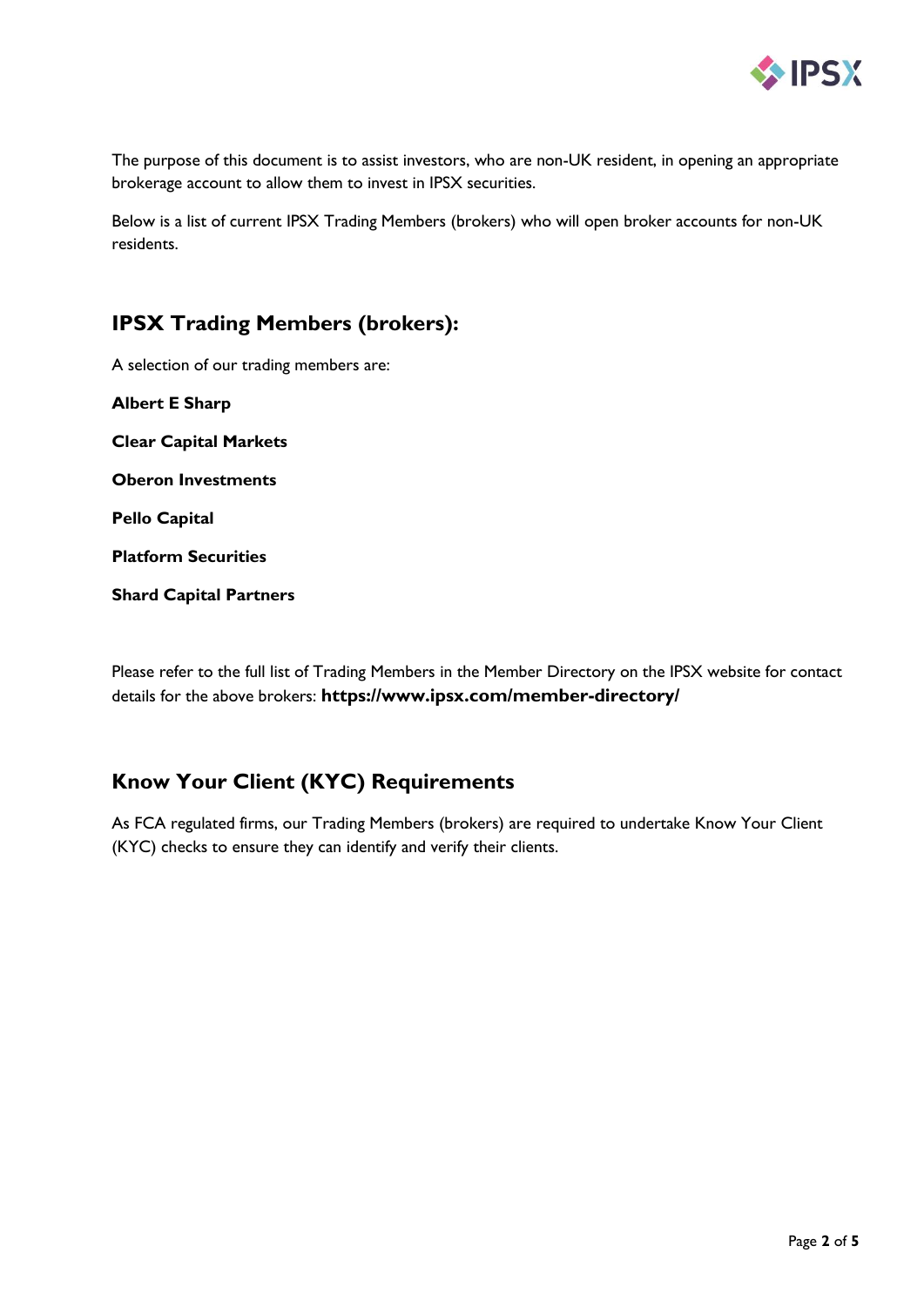

## **Documentation your broker may require**

Depending upon who is investing and where they are domiciled or resident, documentary requirements may differ. The following list of potential documents you might be asked for is split by personal and corporate account. These lists should only be used for guidance purposes and your chosen broker will provide specific documentary requirements based on your individual circumstances.

### **1. Personal accounts:**

- Certified copy of your passport
- Certified copy of a proof of your home address (e.g., a utility bill dated within the last 3 months)
- Certified copy of your bank statement (showing the available funds you wish to invest)
- Completed Common Reporting Standard (CRS) self-certification form
- If paying income tax, a certified copy of your Tax Return for the most recent tax year
- If self-employed, you will also need to provide certified copies of your payslips

#### **2. Corporate accounts:**

- Proof of regulation (if applicable)
- Certificate of incorporation
- Memorandum and Articles of Association
- Group structure chart
- Authorised signatory list (with specimen signatures)
- Latest Financial Statements
- **Register of Directors**
- Register of Members /Shareholders
- Passport or other government issued ID for all ultimate beneficial owners holding 25% or more of the company
- Proof of address (e.g., utility bill/bank statement no more than 3 months old) for all ultimate beneficial owners holding 25% or more of the company
- Passport or other government issued ID for all directors
- Proof of address that is no more than 3 months old for all directors
- Company bank statement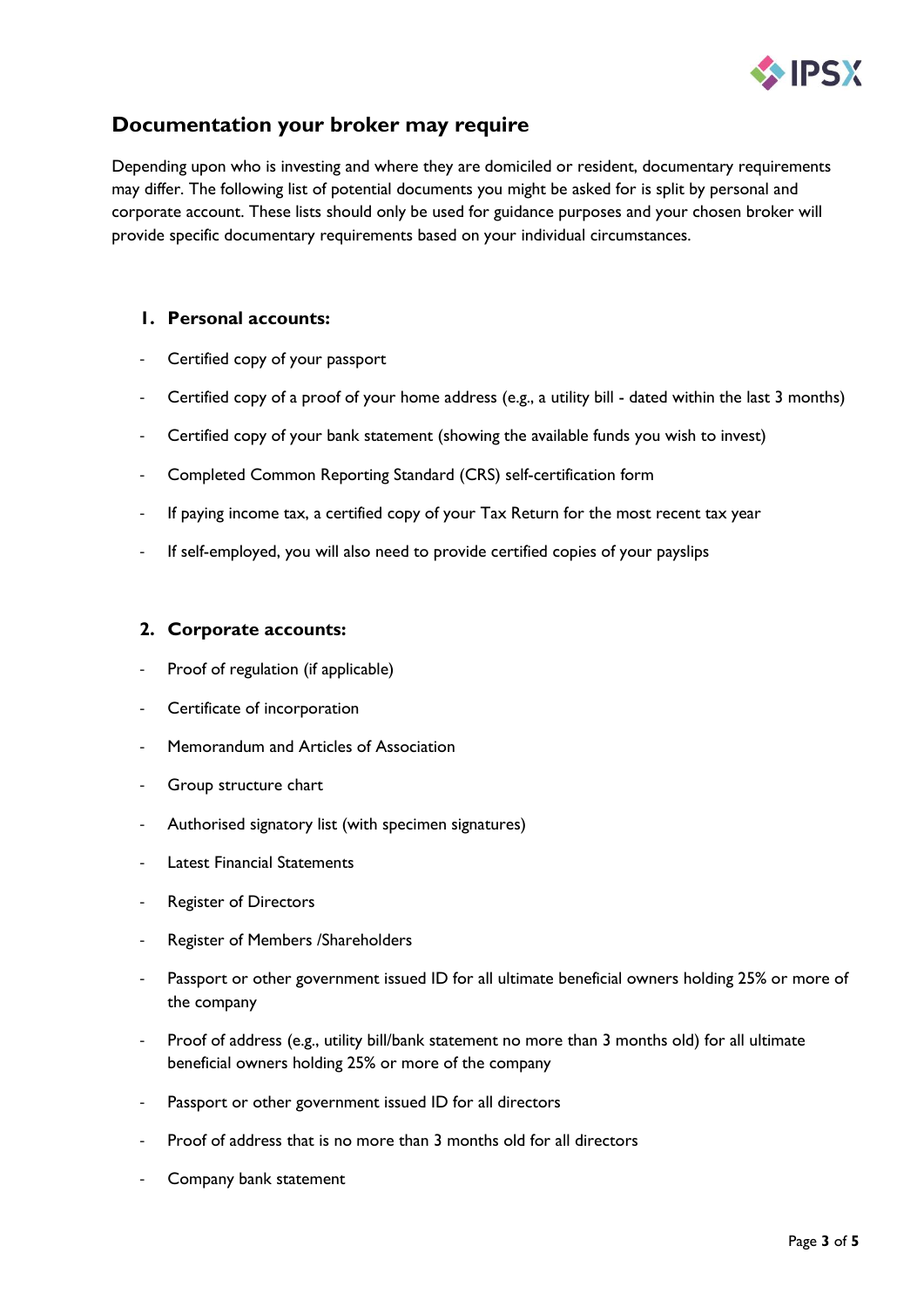

#### **What is KYC?**

In a nutshell, it is the process of identifying who investors are and their wealth status, verifying the sources of their funds and requiring detailed [anti-money laundering \(AML\)](https://www.investopedia.com/terms/a/aml.asp) information. Getting the detailed information about a client protects both parties in a business transaction and relationship. KYC serves an important purpose for providing superior service, preventing liability, and avoiding association with money laundering, and types of fraud.

#### **What is CRS self-certification?**

A CRS self-certification form is a form needed to certify the tax residency status of the account holder and its CRS reporting status. Your chosen broker must collect certain information and/or documentation from its clients to establish their tax residence and classification status. In certain circumstances, your broker may be required to report this information annually to relevant tax authorities. This information then may be exchanged with relevant tax authorities in other countries or jurisdictions, in accordance with applicable law.

If you have any questions, please do not hesitate to get in touch, emailing us on  $\text{cmg@ipsx.com}$  or by using the contact details below.